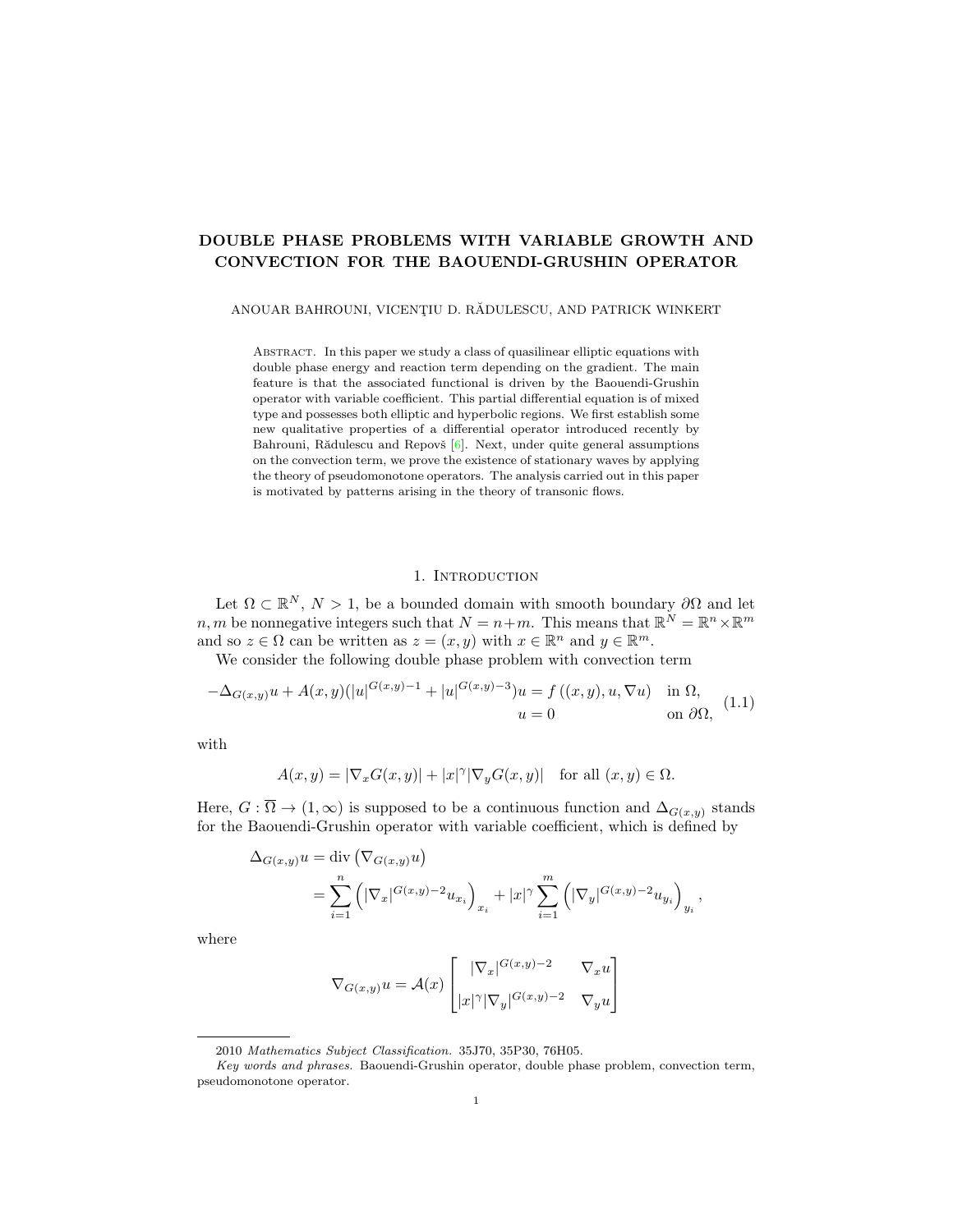and

$$
\mathcal{A}(x) = \begin{bmatrix} I_n & 0_{n,m} \\ 0_{m,n} & |x|^\gamma I_m \end{bmatrix} \in \mathcal{M}_{N \times N}(\mathbb{R}),
$$

with  $I_n$  being the identity matrix of size  $n \times n$ ,  $O_{n,m}$  is the zero matrix of size  $n \times m$  and  $\mathcal{M}_{N \times N}$  stands for the class of  $N \times N$ -matrices with real-valued entries. From the representation above it is clear that  $\Delta_{G(x,y)}$  is degenerate along the mdimensional subspace  $M := \{0\} \times \mathbb{R}^m$  of  $\mathbb{R}^N$ .

The differential operator  $\Delta_{G(x,y)}$  generalizes the degenerate operator

$$
\frac{\partial^2}{\partial x^2} + x^{2r} \frac{\partial^2}{\partial y^2} \quad (r \in \mathbb{N})
$$

introduced by Baouendi [\[7\]](#page-13-1) and Grushin [\[17\]](#page-13-2). The Baouendi–Grushin operator can be viewed as the Tricomi operator for transonic flow restricted to subsonic regions. On the other hand, a second-order differential operator  $T$  in divergence form on the plane, can be written as an operator whose principal part is a Baouendi-Grushintype operator, provided that the principal part of  $T$  is nonnegative and its quadratic form does not vanish at any point, see Franchi  $\&$  Tesi [\[15\]](#page-13-3).

In the right-hand side of problem [\(1.1\)](#page-0-0) we have a nonlinearity  $f: \Omega \times \mathbb{R} \times \mathbb{R}^N \to \mathbb{R}$ which is a Carathéodory function, that is,  $f(\cdot, s, \xi)$  is measurable for all  $(s, \xi) \in$  $\mathbb{R} \times \mathbb{R}^N$  and  $f((x, y), \cdot, \cdot)$  is continuous for a.a.  $(x, y) \in \Omega$ .

Problem [\(1.1\)](#page-0-0) is strictly connected with the analysis of nonlinear patterns and stationary waves for transonic flow models. We refer to the pioneering work of Morawetz  $[20, 21, 22]$  $[20, 21, 22]$  $[20, 21, 22]$  $[20, 21, 22]$  $[20, 21, 22]$  on the theory of transonic fluid flow —referring to partial differential equations that possess both elliptic and hyperbolic regions— and this remains the most fundamental mathematical work on this subject. The flow is supersonic in the elliptic region, while a shock wave is created at the boundary between the elliptic and hyperbolic regions. In the 1950s, Morawetz used functional–analytic methods to study boundary value problems for such transonic problems.

The variable coefficient  $G(x, y)$  describes the geometry of a composite realized by using two materials with corresponding behaviour described by  $|\nabla_x u|^{G(x,y)}$  and  $|\nabla_y u|^{G(x,y)}$ . Then in the region  $\{z \in \Omega : x \neq 0\}$  the material described by the second integrand is present. In the opposite case, the material described by the first integrand is the only one that creates the composite.

The main goal of our paper is to prove the existence of at least one weak solution of problem [\(1.1\)](#page-0-0) under very general conditions on the nonlinearity  $f: \Omega \times \mathbb{R} \times$  $\mathbb{R}^N \to \mathbb{R}$ . The novelty of our paper is the fact that we combine a double phase operator driven by the Baouendi-Grushin operator with variable growth and a righthand side which depends on the gradient of the solution. Such function is called convection term.

It is well known that the Caffarelli-Kohn-Nirenberg inequality is a powerful inequality and it is needed in several ways in the study of partial differential equations. We refer to the works of Adimurthi, Chaudhuri & Ramaswamy [\[2\]](#page-13-7), Baroni, Colombo & Mingione [\[8\]](#page-13-8), Colasuonno & Pucci [\[12\]](#page-13-9), Colombo & Mingione [\[13\]](#page-13-10) for relevant applications of the Caffarelli-Kohn-Nirenberg inequality. For recent contributions to the study of double-phase problems we refer to Beck & Mingione [\[9\]](#page-13-11), Papageorgiou, Rădulescu & Repovš  $[24, 25]$  $[24, 25]$  $[24, 25]$ , and Zhang & Rădulescu  $[31]$ .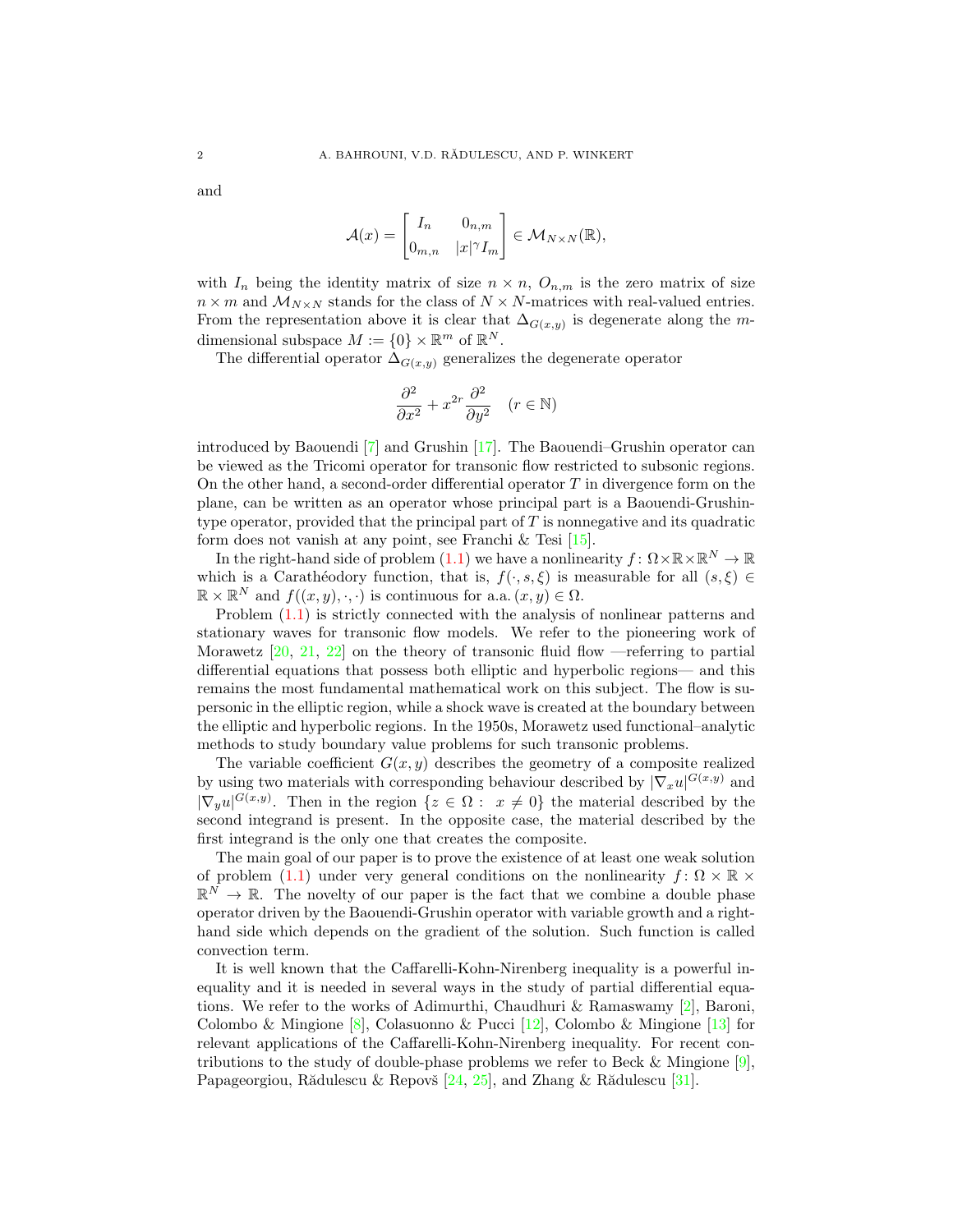The following Caffarelli-Kohn-Nirenberg inequality [\[10\]](#page-13-14) establishes that for given  $p \in (1, N)$  and real numbers a, b and q such that

$$
-\infty < a < \frac{N-p}{p}, \quad a \le b \le a+1, \quad q = \frac{Np}{N-p(1+a-b)},
$$

there exists a positive constant  $C_{a,b}$  such that for all  $u \in C_c^1(\Omega)$ 

$$
\left(\int_{\Omega}|x|^{-bq}|u|^{q} dx\right)^{p/q} \leq C_{a,b} \int_{\Omega}|x|^{-ap}|\nabla u|^{p} dx.
$$

This inequality was extensively studied, see for example Abdellaoui & Peral [\[1\]](#page-13-15), Adimurthi, Chaudhuri & Ramaswamy [\[2\]](#page-13-7), Bahrouni, Rădulescu & Repovš [\[5\]](#page-13-16), Bahrouni, Rădulescu & Repovš [\[6\]](#page-13-0), Catrina & Wang [\[11\]](#page-13-17), and the references therein. In particular, Bahrouni, Rădulescu and Repovš [\[6\]](#page-13-0) proved a new version of a Caffarelli-Kohn-Nirenberg inequality with variable exponent for the Baouendi-Grushin operator  $\Delta_G$ . More precisely, the following weighted inequality has been proved.

<span id="page-2-1"></span>**Theorem 1.1.** Assume that G is a function of class  $C^1$  and that  $G(x, y) \in (2, N)$ for all  $(x, y) \in \Omega$ . Then there exists a positive constant  $\beta$  such that for all  $u \in C_c^1(\Omega)$ 

$$
\int_{\Omega} (1+|x|^{\gamma}) |u|^{G(x,y)} dx dy
$$
\n
$$
\leq \beta \int_{\Omega} (|\nabla_x u|^{G(x,y)} + |x|^{\gamma} |\nabla_y u|^{G(x,y)}) dx dy
$$
\n
$$
+ \beta \int_{\Omega} |u|^{G(x,y)-1} (1+u^2) (|\nabla_x G(x,y)| + |x|^{\gamma} |\nabla_y G(x,y)|) dx dy.
$$

The paper is organized as follows. In Section [2](#page-2-0) we present the basic properties of variable Lebesgue and Sobolev spaces and state the main tools which will be used later; see Rădulescu and Repovš  $[29]$  for more details. New properties concerning the Baouendi-Grushin operator will be discussed in Section [3](#page-4-0) and in the last section we state and prove our main result concerning the existence of a weak solution to problem  $(1.1)$ .

### 2. Terminology and the abstract setting

<span id="page-2-0"></span>In this section we recall some basic definitions and properties of the needed function spaces. We refer to the works of Bahrouni  $\&$  Repovš [\[4\]](#page-13-18), Hájek, Montesinos Santalucía, Vanderwerff & Zizler [\[18\]](#page-13-19), Musielak [\[23\]](#page-13-20), Rădulescu [\[27,](#page-14-2) [28\]](#page-14-3), Rădulescu & Repovš  $[29]$  and the references therein. Consider the set

$$
C_{+}(\overline{\Omega}) = \left\{ p \in C(\overline{\Omega}) \mid p(x) > 1 \text{ for all } x \in \overline{\Omega} \right\}
$$

and define for any  $p\in C_+(\overline\Omega)$ 

$$
p^+ := \sup_{x \in \overline{\Omega}} p(x)
$$
 and  $p^- := \inf_{x \in \overline{\Omega}} p(x)$ .

Then  $1 \leq p^{-} \leq p^{+} \leq \infty$  for each  $p \in C_{+}(\overline{\Omega})$ . The variable exponent Lebesgue space  $L^{p(\cdot)}(\Omega)$  is defined by

$$
L^{p(\cdot)}(\Omega) = \left\{ u \colon \Omega \to \mathbb{R} \mid u \text{ is measurable and } \int_{\Omega} |u(x)|^{p(x)} dx < \infty \right\}
$$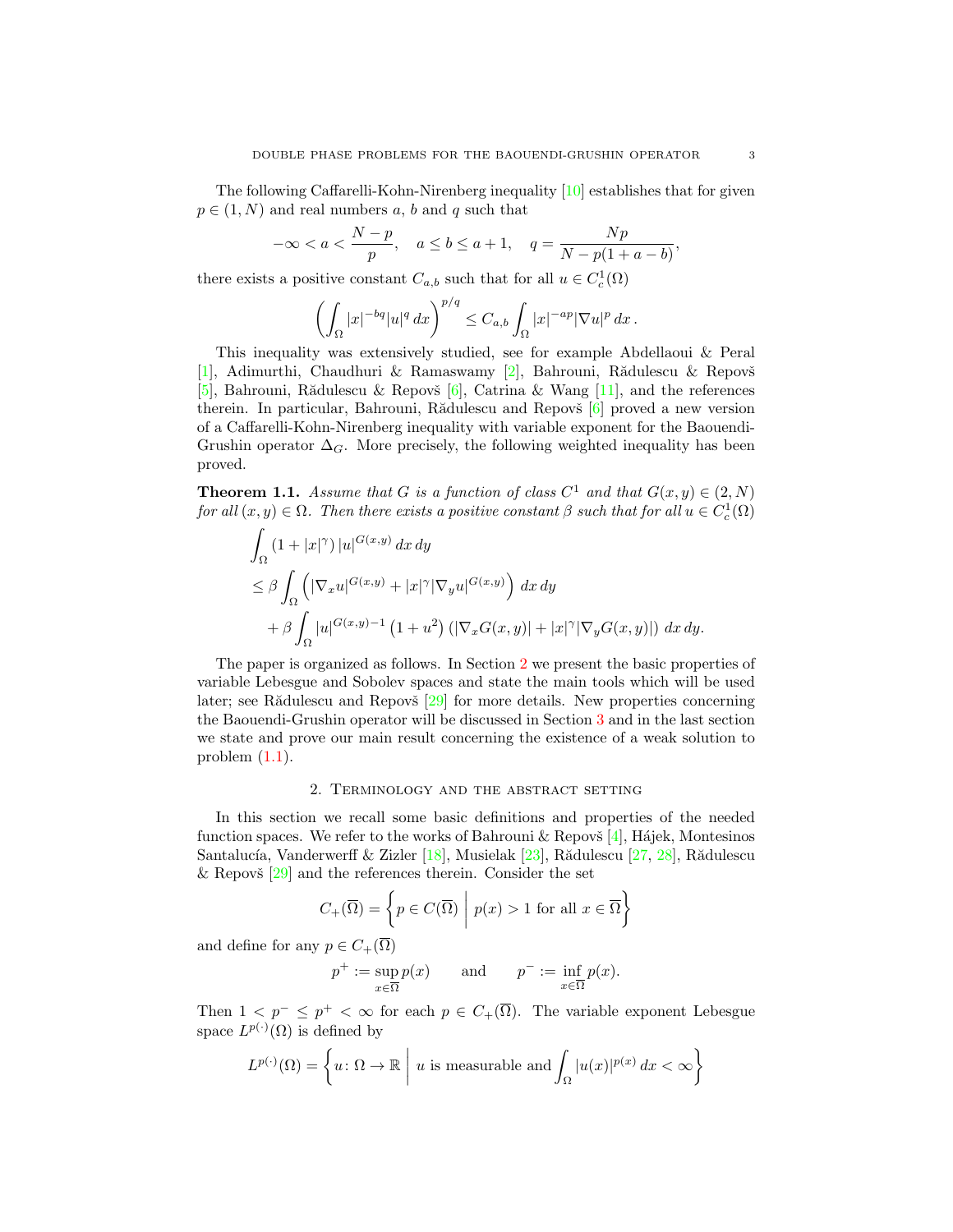equipped with the Luxemburg norm

$$
||u||_{p(\cdot)} = \inf \left\{ \mu > 0 \mid \int_{\Omega} \left| \frac{u(x)}{\mu} \right|^{p(x)} dx \le 1 \right\}.
$$

It is known that  $L^{p(\cdot)}(\Omega)$  is a reflexive Banach space. Moreover, continuous functions with compact support are dense in  $L^{p(\cdot)}(\Omega)$ .

Denote by  $q(\cdot)$  the conjugate of  $p(\cdot)$ , that is,  $1/p(x) + 1/q(x) = 1$  for all  $x \in \overline{\Omega}$ . If  $u \in L^{p(\cdot)}(\Omega)$  and  $v \in L^{q(\cdot)}(\Omega)$ , then we have the following Hölder-type inequality

$$
\left| \int_{\Omega} uv \, dx \right| \leq \left( \frac{1}{p^{-}} + \frac{1}{q^{-}} \right) ||u||_{p(\cdot)} ||v||_{q(\cdot)}.
$$

More generally, if  $p_j \in C_+(\overline{\Omega})$  for  $j = 1, 2, 3$  and

$$
\frac{1}{p_1(x)} + \frac{1}{p_2(x)} + \frac{1}{p_3(x)} = 1 \text{ for all } x \in \overline{\Omega},
$$

then we obtain for all  $u \in L^{p_1(\cdot)}(\Omega)$ ,  $v \in L^{p_2(\cdot)}(\Omega)$  and  $w \in L^{p_3(\cdot)}(\Omega)$  that

$$
\left| \int_{\Omega} uvw \, dx \right| \leq \left( \frac{1}{p_1^-} + \frac{1}{p_2^-} + \frac{1}{p_3^-} \right) ||u||_{p_1(\cdot)} ||v||_{p_2(\cdot)} ||w||_{p_3(\cdot)}
$$

.

Moreover, for  $p_1 \leq p_2$  in  $\Omega$ , then there exists the continuous embedding  $L^{p_2(\cdot)}(\Omega)$  $\hookrightarrow L^{p_1(\cdot)}(\Omega).$ 

The following two propositions will be useful in the sequel.

## <span id="page-3-0"></span>Proposition 2.1. Let

$$
\rho_1(u) = \int_{\Omega} |u|^{p(x)} dx \quad \text{for all } u \in L^{p(\cdot)}(\Omega).
$$

Then the following holds:

- (i)  $||u||_{p(.)} < 1$  (resp., = 1; > 1) if and only if  $\rho_1(u) < 1$  (resp., = 1; > 1);
- (ii)  $||u||_{p(\cdot)} > 1$  implies  $||u||_{p(\cdot)}^{p^{-}} \leq \rho_1(u) \leq ||u||_{p(\cdot)}^{p^{+}}$  $_{p(\cdot)}^{p},$

(iii)  $||u||_{p(\cdot)} < 1$  implies  $||u||_{p(\cdot)}^{p^+} \leq \rho_1(u) \leq ||u||_{p(\cdot)}^{p^-}$  $_{p(\cdot )}^{p}.$ 

<span id="page-3-1"></span>Proposition 2.2. Let

$$
\rho_1(u) = \int_{\Omega} |u|^{p(x)} dx \quad \text{for all } u \in L^{p(\cdot)}(\Omega).
$$

If  $u, u_n \in L^{p(\cdot)}(\Omega)$  and  $n \in \mathbb{N}$ , then the following statements are equivalent: (i)  $\lim_{n \to +\infty} ||u_n - u||_{p(.)} = 0;$ 

- (ii)  $\lim_{n \to +\infty} \rho_1(u_n u) = 0;$
- (iii)  $u_n(x) \to u(x)$  in  $\Omega$  and  $\lim_{n \to +\infty} \rho_1(u_n) = \rho_1(u)$ .

By  $W^{1,p(\cdot)}(\Omega)$  we denote the variable exponent Sobolev space

$$
W^{1,p(\cdot)}(\Omega) = \left\{ u \in L^{p(\cdot)}(\Omega) \mid |\nabla u| \in L^{p(\cdot)}(\Omega) \right\}
$$

equipped with the norm

$$
||u||_{1,p(\cdot)} = ||\nabla u||_{p(\cdot)} + ||u||_{p(\cdot)}.
$$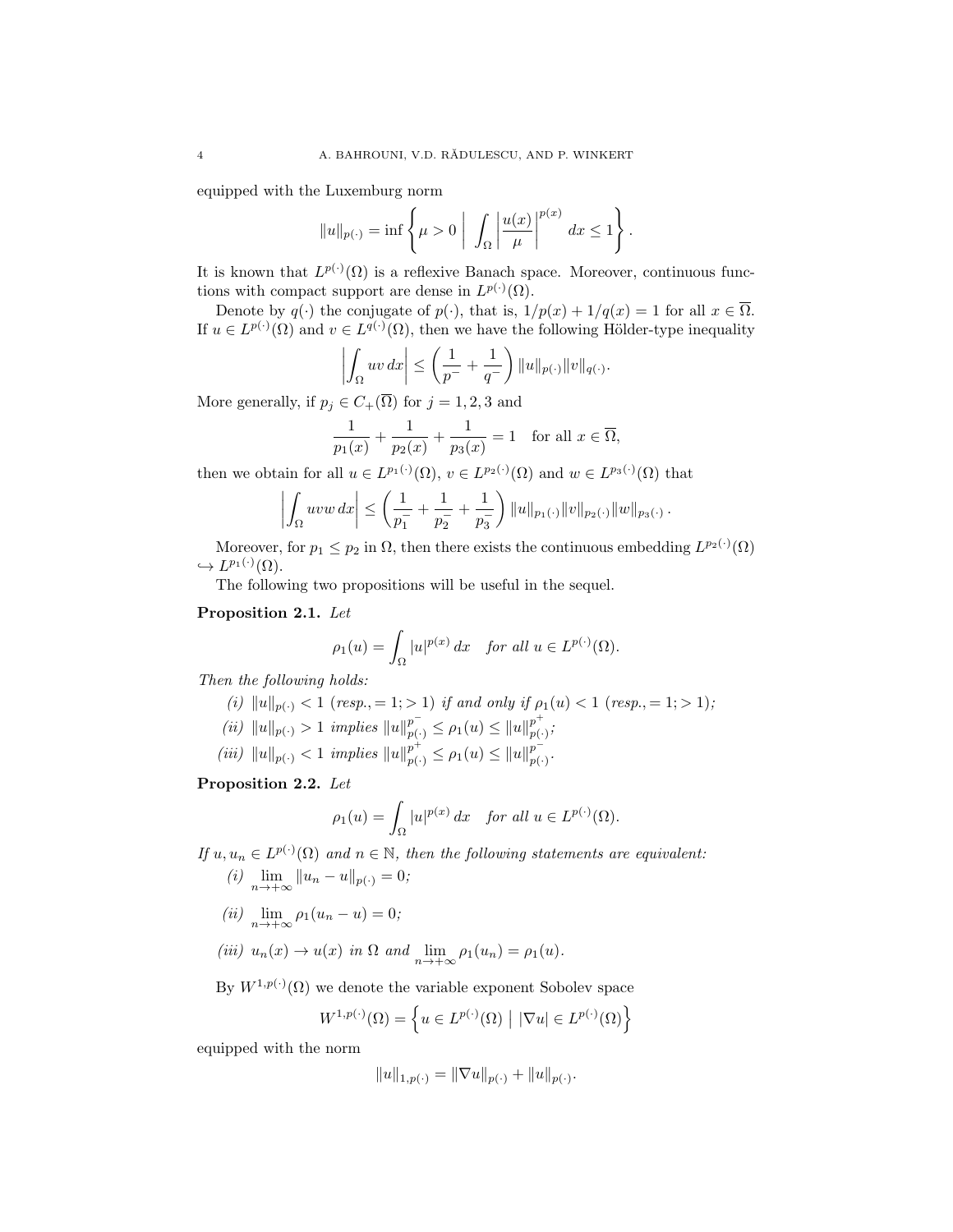Then  $W^{1,p(\cdot)}(\Omega)$  is a reflexive and separable Banach space.

Our main existence result will be based on the following surjectivity result, see Gasinski & Papageorgiou  $[16]$ . First, we give the definition of pseudomonotonicity.

<span id="page-4-3"></span>**Definition 2.3.** Let X be a reflexive Banach space,  $X^*$  its dual space and denote by  $\langle \cdot, \cdot \rangle$  its duality pairing. Let  $A: X \to X^*$ , then A is called pseudomonotone if  $u_n \stackrel{w}{\to}$ u in X and  $\limsup_{n\to\infty} \langle A(u_n), u_n - u \rangle \leq 0$  imply  $Au_n \stackrel{w}{\to} Au$  and  $\langle Au_n, u_n \rangle \to$  $\langle Au, u \rangle$ .

<span id="page-4-4"></span>**Theorem 2.4.** Let X be a real, reflexive Banach space, and let  $A: X \to X^*$  be a pseudomonotone, bounded, and coercive operator, and  $b \in X^*$ . Then the problem  $Au = b$  has at least one solution.

## <span id="page-4-0"></span>3. Properties of the double phase operator and the corresponding function space

In this section we recall and prove new results concerning the Baouendi-Grushin operator introduced in Section [1.](#page-0-1)

Based on Theorem [1.1,](#page-2-1) we denote by  $W$  the closure of  $C_c^1(\Omega)$  with respect to the norm

$$
||u|| = ||\nabla_x u||_{G(\cdot,\cdot)} + |||x|^{\frac{\gamma}{G(\cdot,\cdot)}} \nabla_y u||_{G(\cdot,\cdot)} + ||u (|\nabla_x G(x,y)| + |x|^\gamma |\nabla_y G(x,y)|)^{\frac{1}{G(x,y)+1}}||_{G(\cdot,\cdot)+1} + ||u (|\nabla_x G(x,y)| + |x|^\gamma |\nabla_y G(x,y)|)^{\frac{1}{G(x,y)-1}}||_{G(\cdot,\cdot)-1}.
$$

Note that the norm  $\|\cdot\|$  on W is equivalent to

$$
\|u\|_{\mathcal{W}}
$$
\n
$$
= \inf \left\{ \mu \ge 0 \mid \rho \left( \frac{u}{\mu} \right) \le 1 \right\}
$$
\n
$$
= \inf \left\{ \mu \ge 0 \mid \int_{\Omega} \frac{1}{G(x,y)} \left[ \left| \nabla_x \left( \frac{u}{\mu} \right) \right|^{G(x,y)} + |x|^{\gamma} \left| \nabla_y \left( \frac{u}{\mu} \right) \right|^{G(x,y)} \right] dx dy \quad (3.1)
$$
\n
$$
+ \int_{\Omega} A(x,y) \left[ \frac{u}{\mu} \left| \frac{G(x,y)+1}{G(x,y)+1} + \frac{u}{G(x,y)-1} \right| dx dy \le 1 \right\}.
$$

From now on we denote the duality pairing between W and its dual space  $\mathcal{W}^*$ by  $\langle \cdot, \cdot \rangle_{\mathcal{W}}$ . Furthermore, we set

<span id="page-4-1"></span>
$$
G^+ := \sup_{(x,y)\in\overline{\Omega}} G(x,y) \quad \text{and} \quad G^- := \inf_{(x,y)\in\overline{\Omega}} G(x,y).
$$

The following compactness property was proved by Bahrouni, Rădulescu and Repovš $[6]$ .

<span id="page-4-2"></span>**Lemma 3.1.** Assume that G is a function of class  $C^1$  and that  $G(x, y) \in (2, N)$ for all  $(x, y) \in \overline{\Omega}$ . Furthermore, suppose that  $s \in (1, G^-)$  and  $0 < \gamma < \frac{N(G^--s)}{s}$ . Then W is compactly embedded in  $L^s(\Omega)$ .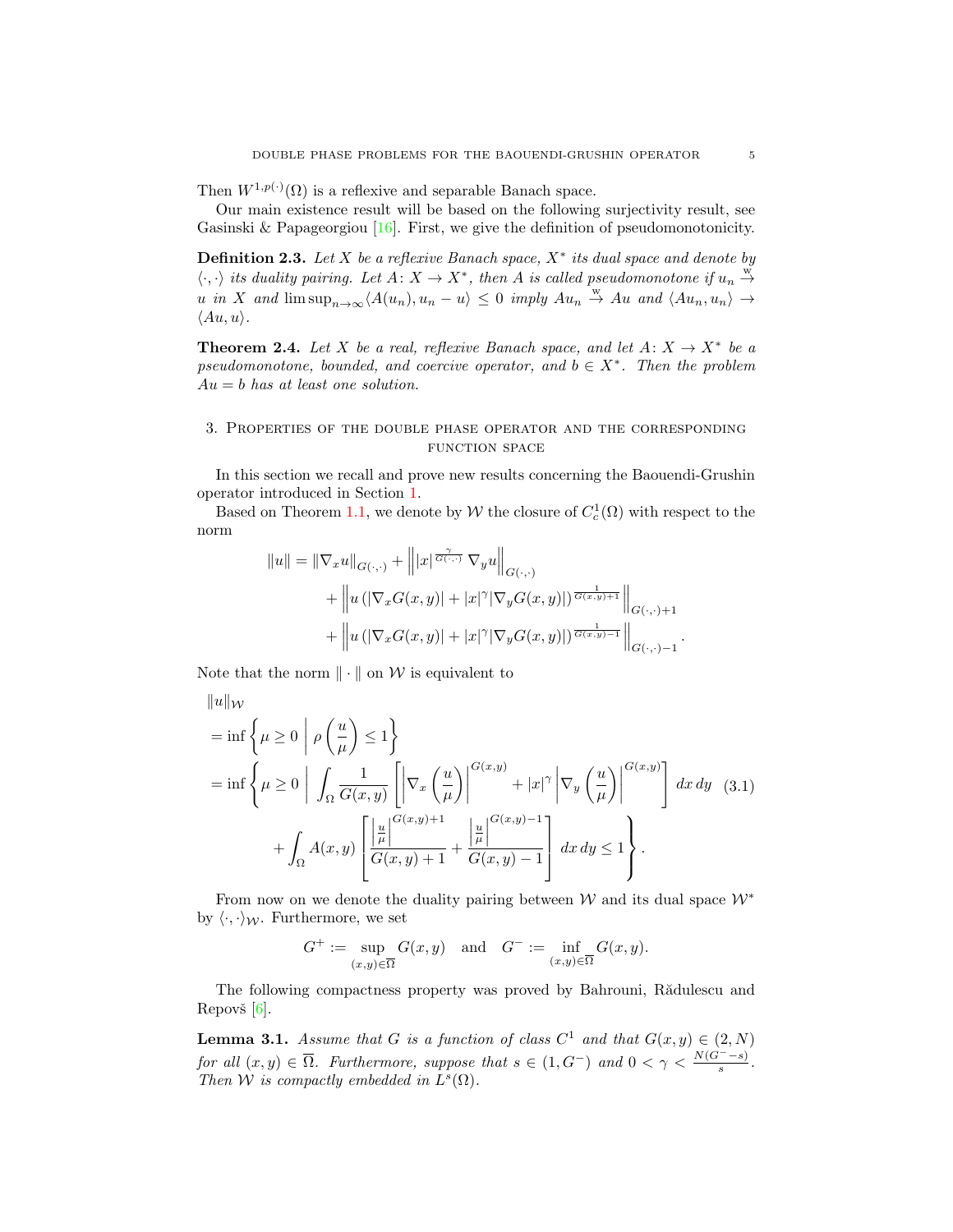Now, we define  $\rho \colon \mathcal{W} \to \mathbb{R}$  by

$$
\rho(u) = \int_{\Omega} \frac{1}{G(x,y)} \left[ |\nabla_x(u)|^{G(x,y)} + |x|^{\gamma} |\nabla_y(u)|^{G(x,y)} \right] dx dy
$$

$$
+ \int_{\Omega} A(x,y) \left[ \frac{|u|^{G(x,y)+1}}{G(x,y)+1} + \frac{|u|^{G(x,y)-1}}{G(x,y)-1} \right] dx dy.
$$

The following lemma will be helpful in later treatments.

<span id="page-5-0"></span>**Lemma 3.2.** Let  $u \in \mathcal{W}$ , then the following holds:

- (i) For  $u \neq 0$  we have:  $||u||_{\mathcal{W}} = a$  if and only if  $\rho(\frac{u}{a}) = 1$ ;
- (ii)  $||u||_{\mathcal{W}} < 1$  implies  $||u||_{\mathcal{W}}^{G^+ + 1} \leq \rho(u) \leq ||u||_{\mathcal{W}}^{G^- 1}$ ;
- (iii)  $||u||_{\mathcal{W}} > 1$  implies  $||u||_{\mathcal{W}}^{G^{-}-1} \leq \rho(u) \leq ||u||_{\mathcal{W}}^{G^{+}+1}$ .

*Proof.* (i) For every fixed  $u \in \mathcal{W}$ , the mapping  $\lambda \mapsto \rho(\lambda u)$  is a continuous, convex, even function, which is strictly increasing in  $[0, +\infty)$ . Thus, by the definition of  $\rho$ and the equivalent norm given in  $(3.1)$ , we have

$$
||u||_{\mathcal{W}} = a \quad \Longleftrightarrow \quad \rho\left(\frac{u}{a}\right) = 1.
$$

(ii) Let  $u \in \mathcal{W}$  be such that  $||u||_{\mathcal{W}} < 1$ , then

$$
\label{eq:20} \begin{split} &\|\nabla_x u\|_{G(\cdot,\cdot)}<1,\\ &\left\||x|^{\frac{\gamma}{G(x,y)}}\,\nabla_y u\right\|_{G(\cdot,\cdot)}<1,\\ &\left\|u(|\nabla_x G(x,y)|+|x|^\gamma|\nabla_y G(x,y)|)^{\frac{1}{G(x,y)+1}}\right\|_{G(\cdot,\cdot)+1}<1,\\ &\left\|u(|\nabla_x G(x,y)|+|x|^\gamma|\nabla_y G(x,y)|)^{\frac{1}{G(x,y)-1}}\right\|_{G(\cdot,\cdot)-1}<1. \end{split}
$$

So, by Proposition [2.1,](#page-3-0) we get the desired result.

(iii) Let  $u \in \mathcal{W}$  be such that  $||u||_{\mathcal{W}} > 1$ . By (i), we obtain

$$
\rho\left(\frac{u}{\|u\|_{\mathcal{W}}}\right) = \int_{\Omega} \frac{1}{G(x,y)} \left[ \left| \nabla_x \left(\frac{u}{\|u\|_{\mathcal{W}}}\right) \right|^{G(x,y)} + |x|^{\gamma} \left| \nabla_y \left(\frac{u}{\|u\|_{\mathcal{W}}}\right) \right|^{G(x,y)} \right] dx dy
$$

$$
+ \int_{\Omega} A(x,y) \left[ \frac{\left| \frac{u}{\|u\|_{\mathcal{W}}}\right|^{G(x,y)+1}}{G(x,y)+1} + \frac{\left| \frac{u}{\|u\|_{\mathcal{W}}}\right|^{G(x,y)-1}}{G(x,y)-1} \right] dx dy = 1.
$$

Then, by the mean value theorem, there exist  $(x_1, y_1), (x_2, y_2), (x_3, y_3) \in \overline{\Omega}$  depending on  $u, G$  and  $\Omega$  such that

$$
1 = \frac{1}{\|u\|_{\mathcal{W}}^{G(x_1,y_1)}} \int_{\Omega} \frac{1}{G(x,y)} \left[ |\nabla_x u|^{G(x,y)} + |x|^{\gamma} |\nabla_y u|^{G(x,y)} \right] dx dy
$$
  
+ 
$$
\frac{1}{\|u\|_{\mathcal{W}}^{G(x_2,y_2)+1}} \int_{\Omega} A(x,y) \frac{|u|^{G(x,y)+1}}{G(x,y)+1} dx dy
$$
  
+ 
$$
\frac{1}{\|u\|_{\mathcal{W}}^{G(x_3,y_3)-1}} \int_{\Omega} A(x,y) \frac{|u|^{G(x,y)-1}}{G(x,y)-1} dx dy.
$$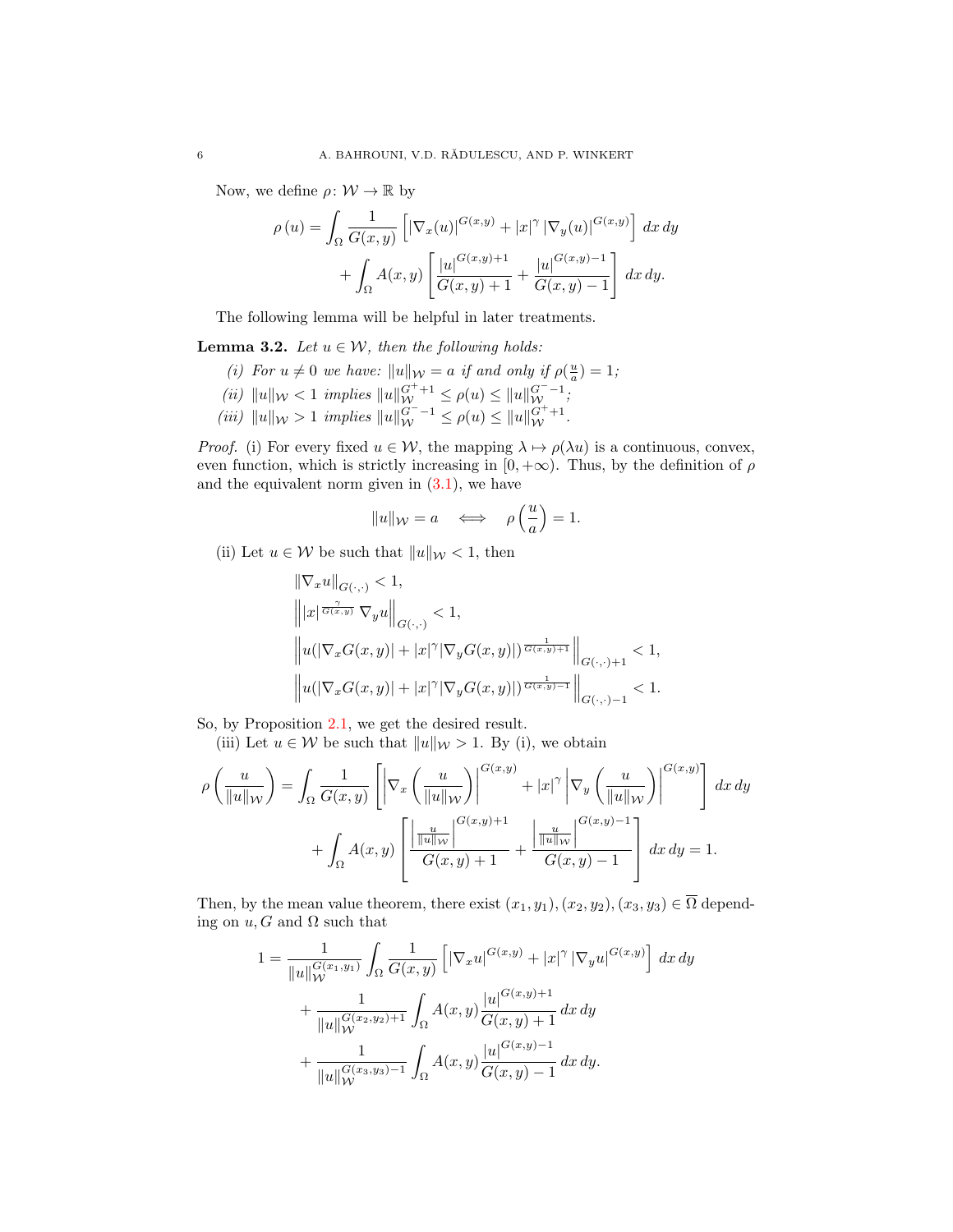Since  $||u||_{\mathcal{W}} > 1$ , it follows that

$$
1 \leq \frac{1}{\|u\|_{\mathcal{W}}^{G_{-}-1}} \left[ \int_{\Omega} \frac{1}{G(x,y)} \left[ |\nabla_x u|^{G(x,y)} + |x|^{\gamma} |\nabla_y u|^{G(x,y)} \right] dx dy \right] + \frac{1}{\|u\|_{\mathcal{W}}^{G_{-}-1}} \left[ \int_{\Omega} A(x,y) \left[ \frac{|u|^{G(x,y)+1}}{G(x,y)+1} + \frac{|u|^{G(x,y)-1}}{G(x,y)-1} \right] dx dy \right].
$$
  
This finishes the proof.

<span id="page-6-0"></span>Lemma 3.3. Assume that the assumptions of Lemma [3.1](#page-4-2) are fulfilled. Then the following properties hold.

(i) The functional  $\rho$  is of class  $C^1$  and for all  $u, v \in \mathcal{W}$  we have

$$
\langle \rho'(u), v \rangle_{\mathcal{W}} = \int_{\Omega} \left[ |\nabla_x u|^{G(x,y)-2} \nabla_x u \nabla_x v + |x|^{\gamma} |\nabla_y u|^{G(x,y)-2} \nabla_y u \nabla_y v \right] dx dy + \int_{\Omega} A(x,y) |u|^{G(x,y)-3} (u^2 + 1) uv dx dy.
$$

(ii) The function  $\rho' \colon \mathcal{W} \to \mathcal{W}^*$  is coercive, that is,  $\frac{\langle \rho'(u), u \rangle_{\mathcal{W}}}{||u||_{\mathcal{W}}} \to +\infty$  as  $||u||_{\mathcal{W}} \to$  $+\infty$ .

*Proof.* (i) This follows directly from the definition of  $\rho: W \to \mathbb{R}$ .

(ii) By Lemma [3.2,](#page-5-0) for  $||u||_{\mathcal{W}} > 1$ , we obtain

$$
\langle \rho'(u), u \rangle_{\mathcal{W}} \ge \rho(u) \ge ||u||_{\mathcal{W}}^{G^{-}-1}.
$$

Then

$$
\frac{\langle \rho'(u), u \rangle \mathcal{W}}{\|u\| \mathcal{W}} \geq \|u\|_{\mathcal{W}}^{G^--2} \to +\infty
$$

as  $||u||_{\mathcal{W}} \to +\infty$  since  $G \in (2, N)$  and so  $G^{-} > 2$ .

<span id="page-6-1"></span>**Lemma 3.4.** Let the conditions of Lemma [3.1](#page-4-2) be satisfied. Then there exists  $\lambda_1 > 0$ such that

$$
\lambda_1 = \inf_{\substack{u \in \mathcal{W} \\ \|u\|_{\mathcal{W}} > 1}} \frac{\rho(u)}{\|u\|_{G^{-1}}^{G^{-1}}}
$$

.

*Proof.* By Lemma [3.1](#page-4-2) there exists  $C > 0$  such that

$$
||u||_{\mathcal{W}} \ge C||u||_{G^{-}-1} \quad \text{for all } u \in \mathcal{W}.
$$

On the other hand, by Lemma [3.2,](#page-5-0) for  $||u||_{\mathcal{W}} > 1$  we have

$$
\rho(u) \ge ||u||_{\mathcal{W}}^{G^- - 1}.
$$

Combining the above inequalities we obtain

$$
\rho(u) \ge C^{G^- - 1} \|u\|_{G^- - 1}^{G^- - 1} \quad \text{for all } u \in \mathcal{W} \text{ with } \|u\|_{\mathcal{W}} > 1.
$$

The proof is now complete.

<span id="page-6-2"></span>Lemma 3.5. Assume that the conditions of Lemma [3.1](#page-4-2) hold. Then the double phase operator  $\rho' : \mathcal{W} \to \mathcal{W}^*$  has the following properties:

(i)  $\rho'$  is a continuous, bounded (that is, it maps bounded sets to bounded sets), and strictly monotone operator.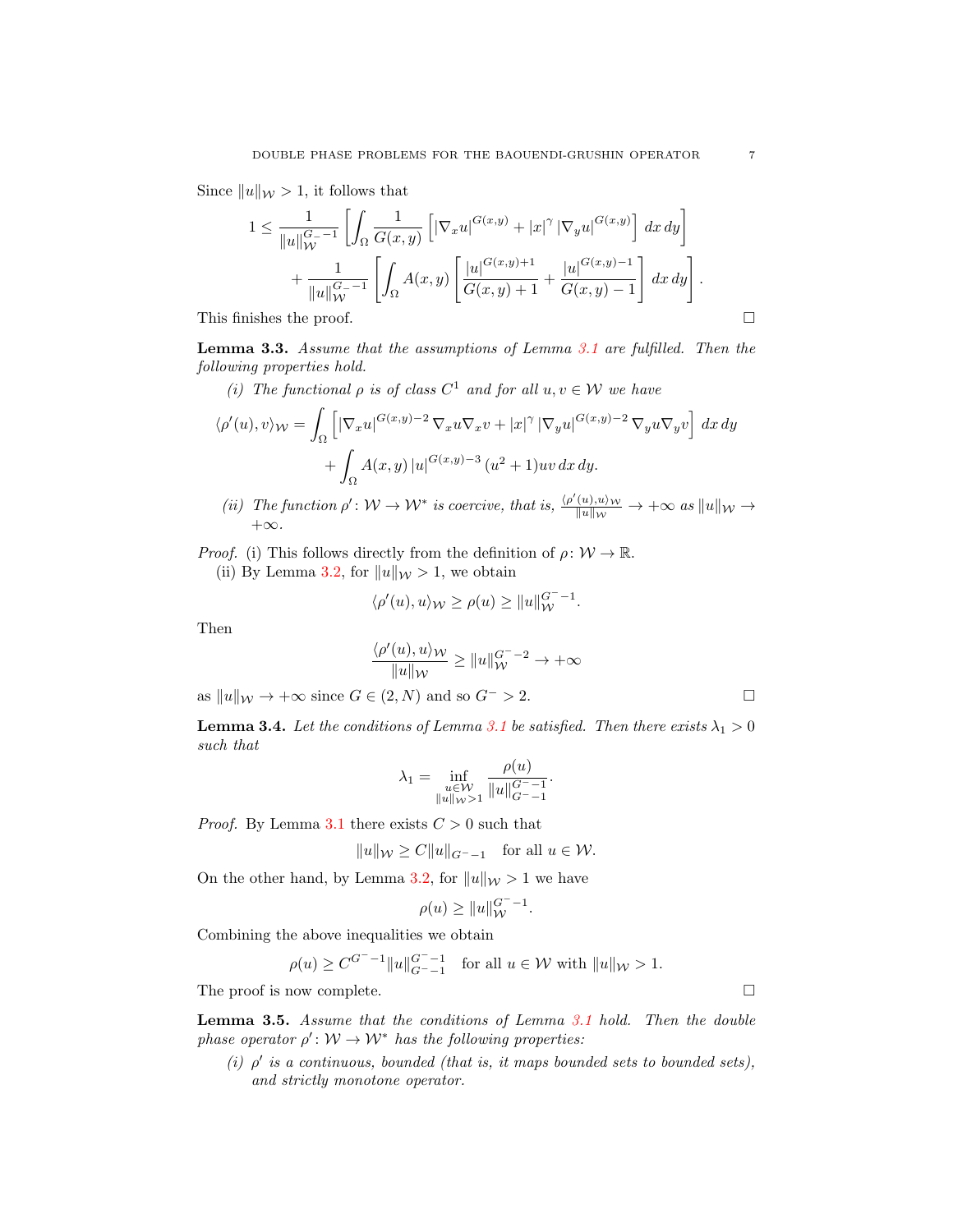(ii)  $\rho'$  is a mapping of type  $(S_+)$ , that is, if  $u_n \rightharpoonup u$  in W and

$$
\limsup_{n \to +\infty} \langle \rho'(u_n), u_n - u \rangle_{\mathcal{W}} \le 0,
$$

then  $u_n \to u$  in W.

(iii)  $\rho'$  is a homeomorphism.

*Proof.* (i) From Lemma [3.3](#page-6-0) it is clear that  $\rho'$  is continuous. Next, we are going to prove that  $\rho'$  maps bounded sets to bounded sets. By Young's inequality, we obtain

$$
\langle \rho'(u), v \rangle_{\mathcal{W}}
$$
\n
$$
= \int_{\Omega} \left[ |\nabla_x u|^{G(x,y)-2} \nabla_x u \nabla_x v + |x|^{\gamma} |\nabla_y u|^{G(x,y)-2} \nabla_y u \nabla_y v \right] dx dy
$$
\n
$$
+ \int_{\Omega} A(x,y) |u|^{G(x,y)-3} (u^2 + 1)uv dx dy
$$
\n
$$
\leq (G^+ - 1) \int_{\Omega} \frac{1}{G(x,y)} \left[ |\nabla_x u|^{G(x,y)} + |x|^{\gamma} |\nabla_y u|^{G(x,y)} \right] dx dy
$$
\n
$$
+ \int_{\Omega} \frac{1}{G(x,y)} \left[ |\nabla_x v|^{G(x,y)} + |x|^{\gamma} |\nabla_y v|^{G(x,y)} \right] dx dy
$$
\n
$$
+ G^+ \int_{\Omega} A(x,y) \frac{|u|^{G(x,y)+1}}{G(x,y)+1} dx dy + \int_{\Omega} A(x,y) \frac{|v|^{G(x,y)+1}}{G(x,y)+1} dx dy
$$
\n
$$
+ (G^+ - 2) \int_{\Omega} A(x,y) \frac{|u|^{G(x,y)-1}}{G(x,y)-1} dx dy + \int_{\Omega} A(x,y) \frac{|v|^{G(x,y)-1}}{G(x,y)-1} dx dy
$$
\n
$$
\leq G^+ \rho(u) + \rho(v).
$$

Hence, from Lemma [3.2,](#page-5-0) we get

<span id="page-7-0"></span>
$$
\|\rho'(u)\|=\sup_{\|v\|\leq 1}|\langle\rho'(u),v\rangle_{\mathcal{W}}|\leq G^+\rho(u)+3,
$$

which implies that  $\rho'$  maps bounded sets to bounded sets.

The strict monotonicity of  $\rho'$  is a direct consequence of the well-known Simon inequalities  $[30, \text{ formula } (2.2)]$  $[30, \text{ formula } (2.2)]$ 

$$
|x - y|^p \le c_p \left( |x|^{p-2} x - |y|^{p-2} y \right) \cdot (x - y) \quad \text{if } p \ge 2,
$$
 (3.2)

$$
|x - y|^p \le C_p \left[ \left( |x|^{p-2} \, x - |y|^{p-2} \, y \right) \cdot (x - y) \right]^{\frac{p}{2}} \times (|x|^p + |y|^p)^{\frac{2-p}{2}} \quad \text{if } p \in (1, 2), \tag{3.3}
$$

for all  $x, y \in \mathbb{R}^N$ , where  $c_p$  and  $C_p$  are positive constants depending only on p, see Lindqvist [\[19,](#page-13-22) p. 71], Filippucci, Pucci & Rădulescu [\[14,](#page-13-23) p. 713], and Pucci, Xiang & Zhang [\[26,](#page-13-24) p. 14].

(ii) Let  $\{u_n\}_{n\geq 1}\subseteq \mathcal{W}$  be a sequence such that

$$
u_n \rightharpoonup u
$$
 in W and  $\limsup_{n \to +\infty} \langle \rho'(u_n), u_n - u \rangle_{\mathcal{W}} \leq 0.$ 

Then, from (i), we deduce that

<span id="page-7-2"></span><span id="page-7-1"></span>
$$
\lim_{n \to +\infty} \langle \rho'(u_n), u_n - u \rangle_{\mathcal{W}} = 0. \tag{3.4}
$$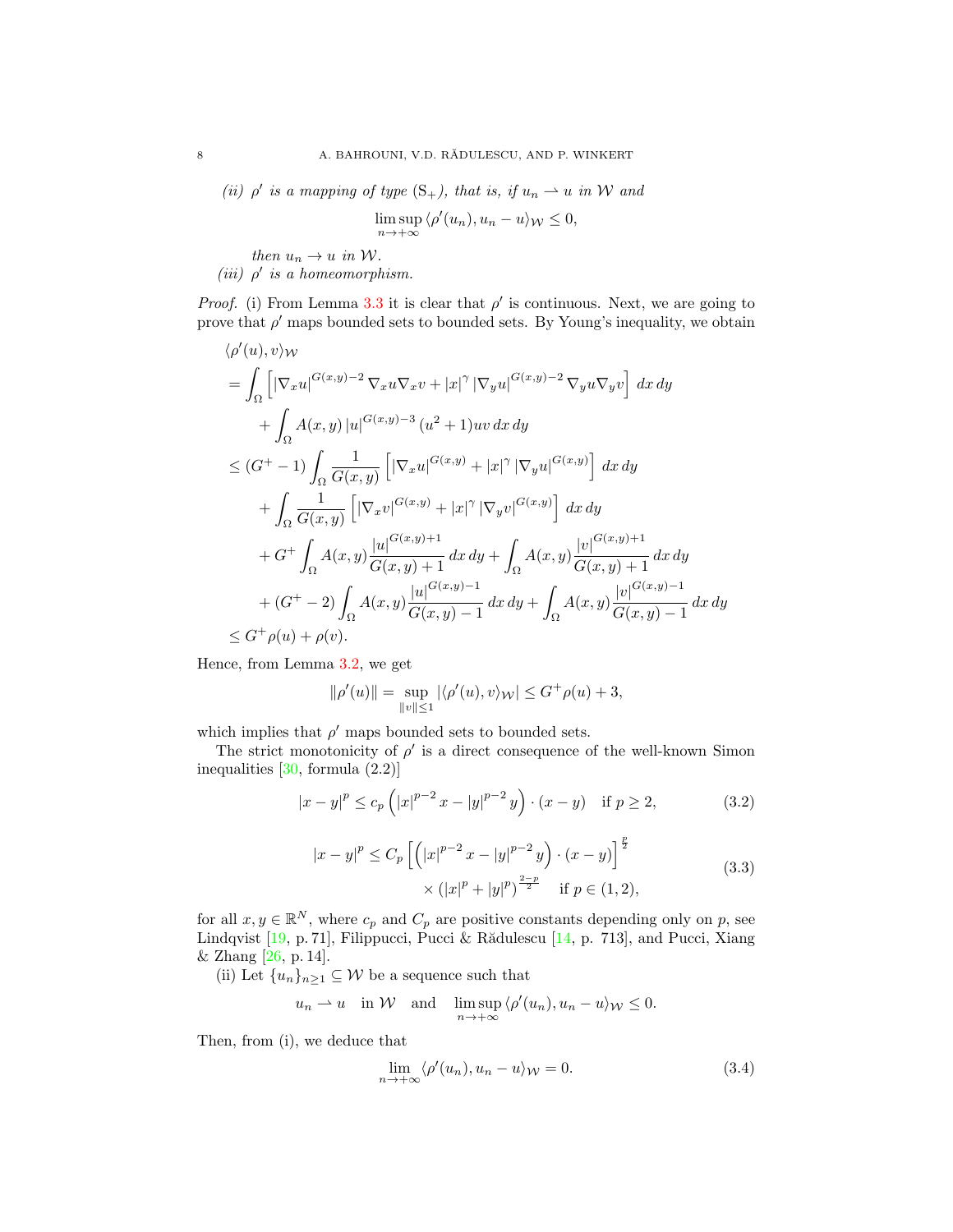In view of [\(3.2\)](#page-7-0) and [\(3.3\)](#page-7-1), the sequence  $\{\nabla u_n\}_{n\geq 1}$  converges in measure to  $\nabla u$  in Ω. Then there is a subsequence, still denoted by  ${\lbrace \nabla u_n \rbrace_{n \geq 1}}$ , that converges to  $\nabla u$ a.e. in  $\Omega$ .

First, we have

$$
\langle \rho'(u_n), u_n - u \rangle_W
$$
  
=  $\int_{\Omega} \left[ |\nabla_x u_n|^{G(x,y)-2} \nabla_x u_n \nabla_x (u_n - u) + |x|^{\gamma} |\nabla_y u_n|^{G(x,y)-2} \nabla_y u_n \nabla_y (u_n - u) \right] dx dy$   
+  $\int_{\Omega} A(x,y) |u_n|^{G(x,y)-3} (u_n^2 + 1) u_n (u_n - u) dx dy$   
=  $\int_{\Omega} \left[ |\nabla_x u_n|^{G(x,y)} + |x|^{\gamma} |\nabla_y u_n|^{G(x,y)} \right] dx dy$   
+  $\int_{\Omega} A(x,y) |u_n|^{G(x,y)-1} (u_n^2 + 1) dx dy$   
-  $\int_{\Omega} \left[ |\nabla_x u_n|^{G(x,y)-2} \nabla_x u_n \nabla_x u + |x|^{\gamma} |\nabla_y u_n|^{G(x,y)-2} \nabla_y u_n \nabla_y u \right] dx dy$   
-  $\int_{\Omega} A(x,y) |u_n|^{G(x,y)-3} (u_n^2 + 1) u_n u dx dy.$ 

Then, by applying Young's inequality to the right-hand side of the last equation, we obtain

$$
\langle \rho'(u_n), u_n - u \rangle_{\mathcal{W}}
$$
\n
$$
\geq \int_{\Omega} \left[ |\nabla_x u_n|^{G(x,y)} + |x|^{\gamma} |\nabla_y u_n|^{G(x,y)} \right] dx dy
$$
\n
$$
+ \int_{\Omega} A(x,y) |u_n|^{G(x,y)-1} (u_n^2 + 1) dx dy
$$
\n
$$
- \int_{\Omega} \frac{G(x,y) - 1}{G(x,y)} \left[ |\nabla_x u_n|^{G(x,y)} + |x|^{\gamma} |\nabla_y u_n|^{G(x,y)} \right] dx dy
$$
\n
$$
- \int_{\Omega} \frac{1}{G(x,y)} \left[ |\nabla_x u|^{G(x,y)} + |x|^{\gamma} |\nabla_y u|^{G(x,y)} \right] dx dy
$$
\n
$$
- \int_{\Omega} A(x,y) \frac{G(x,y)}{G(x,y) + 1} |u_n|^{G(x,y)+1} dx dy
$$
\n
$$
- \int_{\Omega} A(x,y) \frac{G(x,y) - 2}{G(x,y) + 1} |u|^{G(x,y)-1} dx dy
$$
\n
$$
- \int_{\Omega} A(x,y) \frac{G(x,y) - 2}{G(x,y) - 1} |u_n|^{G(x,y)-1} dx dy
$$
\n
$$
\geq \rho(u_n) - \rho(u).
$$

This finally gives

<span id="page-8-0"></span>
$$
\langle \rho'(u_n), u_n - u \rangle_{\mathcal{W}} \ge \rho(u_n) - \rho(u). \tag{3.5}
$$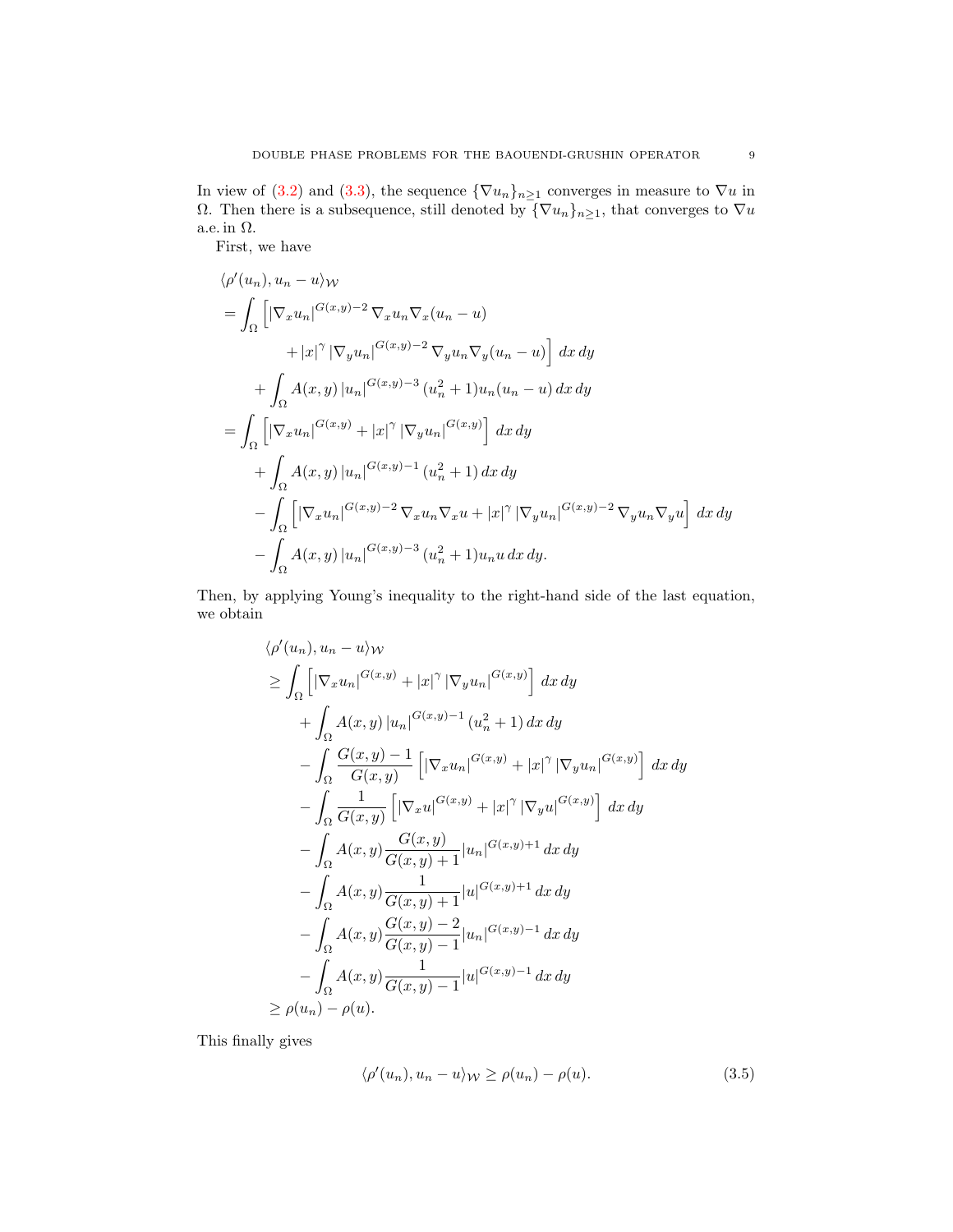Combining  $(3.4)$  and  $(3.5)$  leads to

$$
\lim_{n \to +\infty} \rho(u_n) \le \rho(u).
$$

On the other hand, it follows from Fatou's lemma that

$$
\liminf_{n \to +\infty} \rho(u_n) \ge \rho(u).
$$

Thus, we have that

$$
\lim_{n \to +\infty} \rho(u_n) = \rho(u),
$$

which implies that the family of continuous functions

$$
\left\{ \frac{1}{G(x,y)} \left[ |\nabla_x u_n|^{G(x,y)} + |x|^\gamma |\nabla_y u_n|^{G(x,y)} \right] + A(x,y) \left[ \frac{|u_n|^{G(x,y)+1}}{G(x,y)+1} + \frac{|u_n|^{G(x,y)-1}}{G(x,y)-1} \right] \right\}_{n \ge 1}
$$

turns out to be equicontinuous on  $\Omega$ . Since

$$
\frac{1}{G(x,y)} |\nabla_x (u_n - u)|^{G(x,y)} + \frac{1}{G(x,y)} |x|^\gamma |\nabla_y (u_n - u)|^{G(x,y)} \n+ A(x,y) \left[ \frac{|u_n - u|^{G(x,y)+1}}{G(x,y)+1} + \frac{|u_n - u|^{G(x,y)-1}}{G(x,y)-1} \right] \n\leq \frac{C}{G(x,y)} \left( |\nabla_x u_n|^{G(x,y)} + |\nabla_x u|^{G(x,y)} \right) \n+ \frac{C}{G(x,y)} \left( |\nabla_y u_n|^{G(x,y)} + |\nabla_y u|^{G(x,y)} \right) \n+ CA(x,y) \left( \frac{|u_n|^{G(x,y)+1}}{G(x,y)+1} + \frac{|u|^{G(x,y)+1}}{G(x,y)+1} \right) \n+ CA(x,y) \left( \frac{|u_n|^{G(x,y)-1}}{G(x,y)-1} + \frac{|u|^{G(x,y)-1}}{G(x,y)-1} \right),
$$

with positive  $C$ , the integrals of the family

$$
\left\{ \frac{1}{G(x,y)} \left| \nabla_x (u_n - u) \right|^{G(x,y)} + \frac{1}{G(x,y)} \left| x \right|^\gamma \left| \nabla_y (u_n - u) \right|^{G(x,y)} + A(x,y) \left[ \frac{|u_n - u|^{G(x,y)+1}}{G(x,y)+1} + \frac{|u_n - u|^{G(x,y)-1}}{G(x,y)-1} \right] \right\}_{n \ge 1}
$$

are also equicontinuous on  $\Omega$  and therefore

$$
\lim_{n \to +\infty} \rho(u_n - u) = 0.
$$

It follows, by Proposition [2.2,](#page-3-1) that

$$
u_n \to u \quad \text{in} \quad \mathcal{W}.
$$

(iii) By strict monotonicity,  $\rho'$  is an injection. On the other hand, using Lemma [3.3](#page-6-0) and the Minty-Browder theorem,  $\rho'$  is a surjection. Hence  $\rho'$  has an inverse mapping  $(\rho')^{-1}$ :  $\mathcal{W}^* \to \mathcal{W}$ . Therefore, in order to complete the proof of (iii), it suffices to prove that  $(\rho')^{-1}$  is continuous. If  $f_n, f \in \mathcal{W}^*, f_n \to f$ , letting  $u_n =$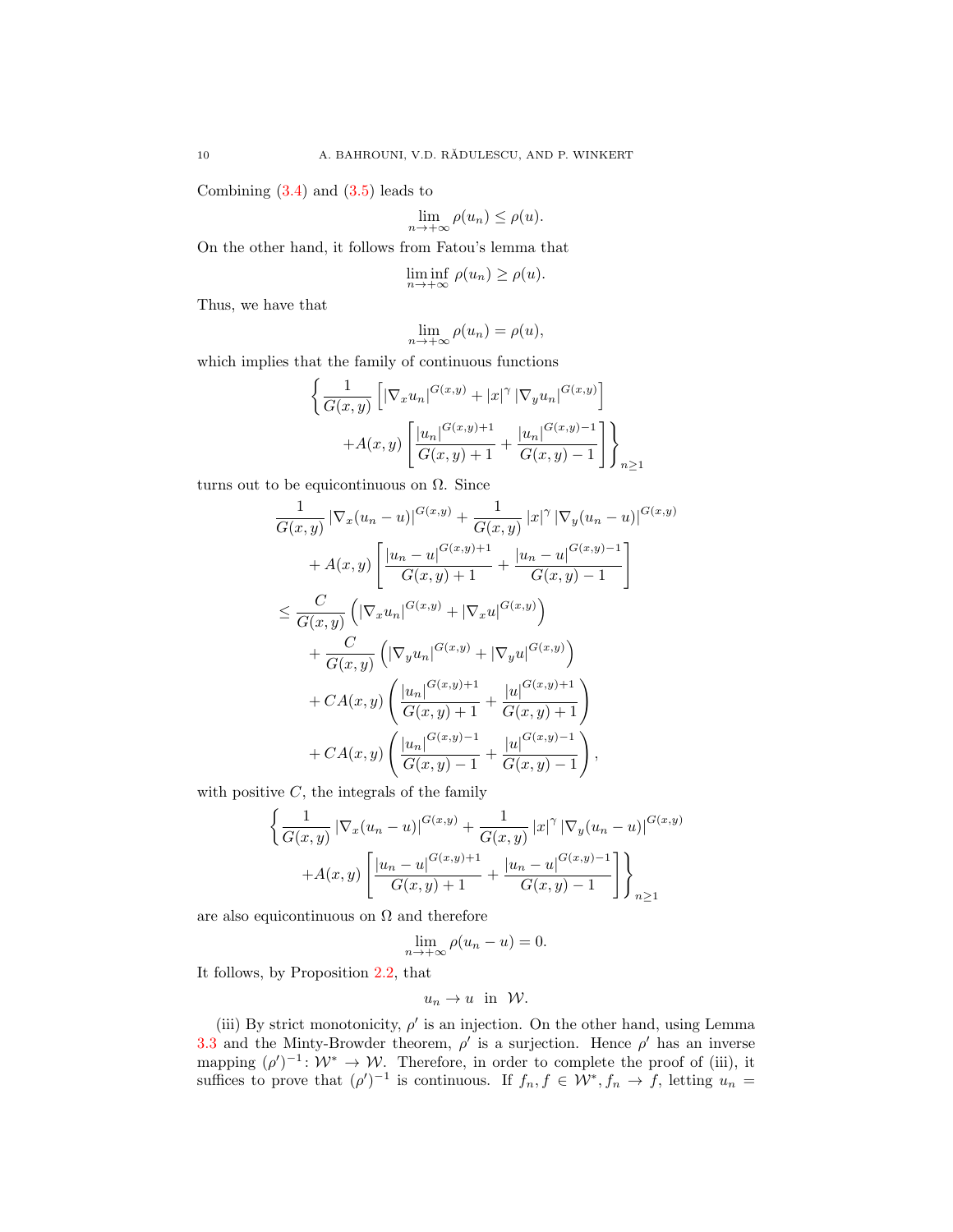$(\rho')^{-1}(f_n), u = (\rho')^{-1}(f)$ , then  $\rho'(u_n) = f_n, \rho'(u) = f$ . Note that  $\{u_n\}_{n\geq 1}$  is bounded in W. Without loss of generality, we can assume that  $u_n \rightharpoonup u_0$  in W. We conclude from  $f_n \to f$  that

$$
\lim_{n \to +\infty} \langle \rho'(u_n) - \rho'(u_0), u_n - u_0 \rangle_{\mathcal{W}} = \lim_{n \to +\infty} \langle f_n - f, u_n - u_0 \rangle_{\mathcal{W}} = 0.
$$

Since  $\rho'$  is of type  $(S_+)$ , we know that  $u_n \to u_0$  in W and so  $u_n \to u$  in W.  $\square$ 

### 4. Existence of a solution

We suppose the following hypotheses on the reaction term in  $(1.1)$ .

- (H)  $f: \Omega \times \mathbb{R} \times \mathbb{R}^N \to \mathbb{R}$  is a Carathéodory function with  $f((x, y), 0, 0) \neq 0$  for a. a.  $(x, y) \in \Omega$  such that the following holds:
	- (i) there exists  $a \in L^{\infty}(\Omega \times \mathbb{R}^{N})$  such that

$$
|f((x,y),s,\xi)| \le a((x,y),\xi) \left(1+|s|^{G^- - 1}\right)
$$

for a. a. all  $(x, y) \in \Omega$ , for all  $s \in \mathbb{R}$  and for all  $\xi \in \mathbb{R}^N$ ; (ii) there exists  $\vartheta \in (0, \lambda_1)$  such that

$$
\limsup_{s \to +\infty} \frac{f((x,y),s,\xi)}{s^{G^--1}} \le \vartheta \quad \text{uniformly for a. a. } (x,y) \in \Omega
$$

and for all  $\xi \in \mathbb{R}^N$  with  $\lambda_1$  given in Lemma [3.4.](#page-6-1)

We say that  $u \in \mathcal{W}$  is a weak solution of problem  $(1.1)$  if

$$
\int_{\Omega} \left[ |\nabla_x u|^{G(x,y)-2} \nabla_x u \nabla_x \varphi + |x|^{\gamma} |\nabla_y u|^{G(x,y)-2} \nabla_y u \nabla_y \varphi \right] dx dy
$$

$$
+ \int_{\Omega} A(x,y) |u|^{G(x,y)-3} (u^2 + 1) u \varphi dx dy
$$

$$
= \int_{\Omega} f((x,y), u, \nabla u) v dx dy.
$$

is satisfied for all  $\varphi \in \mathcal{W} \setminus \{0\}.$ 

Now we are in the position to state our main existence result.

<span id="page-10-1"></span>**Theorem 4.1.** Suppose that conditions  $(H)(i)$ , (ii) are fulfilled. Moreover, assume that G is a function of class  $C^1$  and that  $G(x, y) \in (2, N)$  for all  $(x, y) \in \Omega$ . Furthermore, suppose that  $s \in (1, G^-)$  and  $0 < \gamma < \frac{N(G^--s)}{s}$ . Then problem  $(1.1)$ admits at least one nontrivial weak solution.

*Proof.* Let  $N_f: W \subseteq L^{G^- - 1} \to L^{(G^- - 1)'} \subseteq W^*$  be the Nemytskij operator corresponding to the nonlinearity  $f: \Omega \times \mathbb{R} \times \mathbb{R}^N \to \mathbb{R}$  which is compact by Lemma [3.1.](#page-4-2) Now we define the operator  $I: W \to W^*$  by

<span id="page-10-0"></span>
$$
I(u) = \rho'(u) - N_f(u).
$$

Because of the growth condition H(i) and Lemma [3.5\(](#page-6-2)i) we know that  $I: W \to W^*$ maps bounded sets into bounded sets. Let us now prove that  $I$  is pseudomonotone in the sense of Definition [2.3.](#page-4-3) To this end, let  $\{u_n\}_{n\geq 1} \subseteq W$  be a sequence such that

$$
u_n \rightharpoonup u
$$
 in W and  $\limsup_{n \to +\infty} \langle I(u_n), u_n - u \rangle_{\mathcal{W}} \le 0.$  (4.1)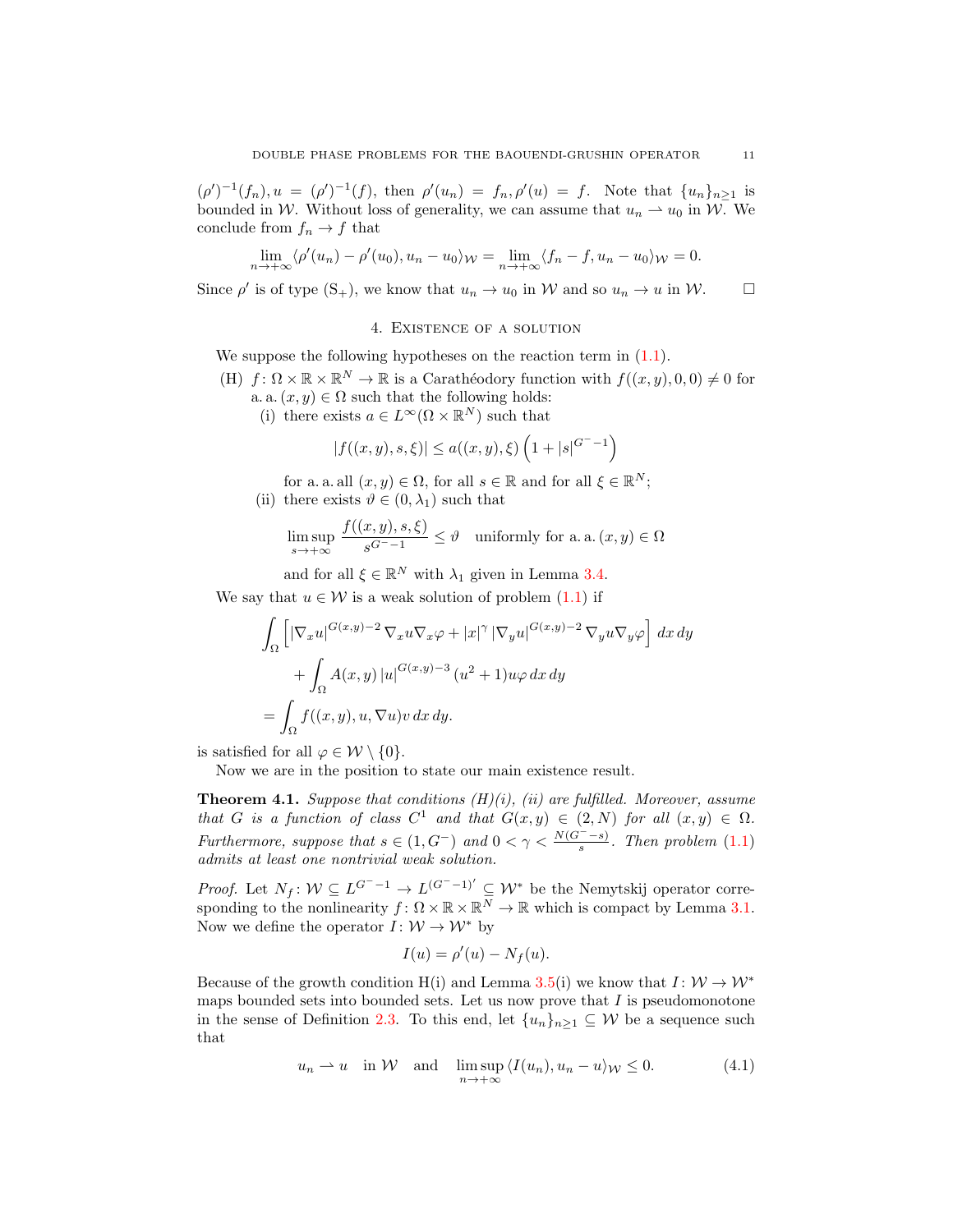Recall that

$$
\langle I(u_n), u_n - u \rangle = \langle \rho'(u_n), u_n - u \rangle - \int_{\Omega} f((x, y), u_n, \nabla u_n)(u_n - u) \, dx \, dy. \tag{4.2}
$$

By Lemma [3.1](#page-4-2) we know that

<span id="page-11-0"></span>
$$
u_n \to u \quad \text{in } L^{G^- - 1}(\Omega)
$$

since  $G^- - 1 < G^-$ . Moreover, hypothesis H(i) implies that

$$
\{N_f(u_n)\}_{n\geq 1} \subseteq L^{(G^--1)'}(\Omega) \text{ is bounded.}
$$

From these facts it is clear that

$$
\int_{\Omega} f((x, y), u_n, \nabla u_n)(u_n - u) dx dy \to 0 \quad \text{as } n \to +\infty.
$$
 (4.3)

Therefore, passing to the limit in  $(4.2)$  and using  $(4.1)$  as well as  $(4.3)$  leads to

<span id="page-11-2"></span>
$$
\limsup_{n \to +\infty} \langle \rho'(u_n), u_n - u \rangle = \limsup_{n \to +\infty} \langle I(u_n), u_n - u \rangle \le 0.
$$
 (4.4)

From Lemma [3.5](#page-6-2) we know that  $\rho'$  fulfills the  $(S_+)$ -property and so we conclude, in view of  $(4.1)$  and  $(4.4)$ , that

<span id="page-11-1"></span>
$$
u_n \to u \quad \text{in } \mathcal{W}.
$$

Thus, because of the continuity of  $I: W \to W^*$ , we have  $I(u_n) \to I(u)$  in  $W^*$  which proves that I is pseudomonotone.

Next, we have to show that the operator  $I: W \to W^*$  is coercive, that is,

$$
\lim_{\|u\|_{\mathcal{W}}\to\infty}\frac{\langle I(u),u\rangle_{\mathcal{W}}}{\|u\|_{\mathcal{W}}}=\infty.
$$

Note that hypothesis (H)(ii) implies that for a given  $\varepsilon > 0$  there exists  $M = M(\varepsilon) >$ 1 such that

<span id="page-11-3"></span>
$$
f(x, s, \xi)s \le (\vartheta + \varepsilon)s^{G^{-} - 1}
$$
\n(4.5)

for a. a.  $x \in \Omega$ , for all  $s \geq M$  and for all  $\xi \in \mathbb{R}^N$ .

Let  $u \in \mathcal{W}$  be such that  $||u|| > M > 1$ . Applying Lemma [3.3,](#page-6-0) [\(4.5\)](#page-11-3), Lemma [3.4](#page-6-1) and Lemma  $3.2$ (iii) we get

$$
\langle I(u), u \rangle = \langle \rho'(u), u \rangle - \int_{\Omega} f((x, y), u, \nabla u)u \, dx \, dy
$$

$$
\geq \rho(u) - (\vartheta + \epsilon) \int_{\Omega} |u|^{G^{-}} - 1 \, dx \, dy
$$

$$
= \rho(u) - (\vartheta + \epsilon) ||u||_{G^{-}}^{G^{-}} - 1
$$

$$
\geq \left(1 - \frac{\vartheta + \epsilon}{\lambda_{1}}\right) \rho(u)
$$

$$
\geq \left(1 - \frac{\vartheta + \epsilon}{\lambda_{1}}\right) ||u||_{\mathcal{W}}^{G^{-}} - 1.
$$

Choosing  $\varepsilon \in (0, \lambda_1 - \vartheta)$  proves that  $I: \mathcal{W} \to \mathcal{W}^*$  is coercive.

To sum up, we have shown that the operator  $I: W \to W^*$  is bounded, pseudomonotone and coercive. Therefore, the main theorem on pseudomonotone op-erators, see Theorem [2.4,](#page-4-4) provides  $u \in \mathcal{W}$ ,  $u \neq 0$  (since  $f(x, 0, 0) \neq 0$ ), such that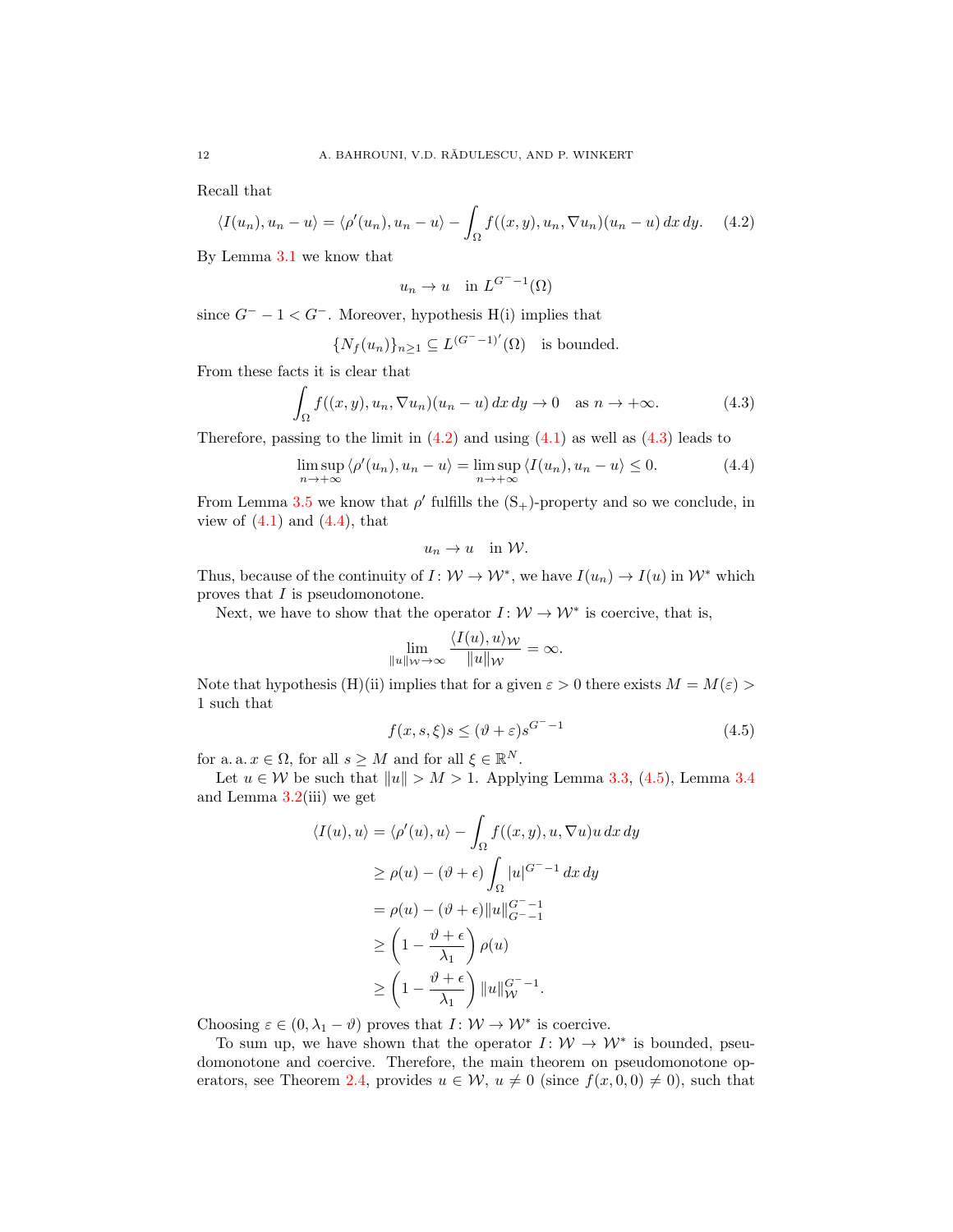$I(u) = 0$ . By the definition of I, the function u turns out to be a nontrivial weak solution of problem  $(1.1)$  which completes the proof.

#### Concluding remarks, perspectives, and open problems

(i) The mathematical analysis carried out in this paper considers the unbalanced energy

$$
\mathcal{W} \ni u \mapsto \int_{\Omega} \frac{1}{G(x,y)} \left[ \left| \nabla_x(u) \right|^{G(x,y)} + \left| x \right|^{\gamma} \left| \nabla_y(u) \right|^{G(x,y)} \right] dx dy
$$

with the associated differential operator

$$
\Delta_{G(x,y)} u = \sum_{i=1}^n \left( |\nabla_x|^{G(x,y)-2} u_{x_i} \right)_{x_i} + |x|^\gamma \sum_{i=1}^m \left( |\nabla_y|^{G(x,y)-2} u_{y_i} \right)_{y_i}.
$$

It appears to be worth to further investigate patterns described by the variational integral

<span id="page-12-0"></span>
$$
\int_{\Omega} \left( \left| \nabla_x u \right|^{G(x,y)} + |x|^{\gamma} \left| \nabla_y u \right|^{G(x,y)} \right) dz \tag{4.6}
$$

with corresponding anisotropic Baouendi-Grushin operator

$$
\mathrm{div}_x \left( G(x,y) \left| \nabla_x \right|^{G(x,y)-2} \nabla_x \right) + \mathrm{div}_y \left( G(x,y) \left| x \right|^\gamma \left| \nabla_y \right|^{G(x,y)-2} \nabla_y \right).
$$

(ii) We remark that since both  $\rho$  and the energy functional defined in [\(4.6\)](#page-12-0) have a degenerate action on the set where the gradient vanishes, it is a natural question to study what happens if the integrand is modified in such a way that, if  $|\nabla u|$  is also small, there exists an imbalance between the two terms of every integrand.

(iii) The compactness property established in Lemma [3.1](#page-4-2) plays a key role in the proof of several crucial properties such as: coercivity of  $\rho'$  (Lemma [3.3\)](#page-6-0), existence of a principal eigenvalue associated to the Rayleigh quotient (Lemma [3.4\)](#page-6-1), as well as in the proof of the main result established in Theorem [4.1.](#page-10-1) This compactness property is established in a subcritical setting, which corresponds to the hypothesis  $s < G^-$ , where s describes the growth of the right-hand side of problem [\(1.1\)](#page-0-0). In fact, Theorem [4.1](#page-10-1) remains true if s is replaced with a variable coefficient  $s(x)$ , provided that  $s^+ < G^-$ . We do not have any knowledge about the behaviour in the *almost critical* case that arises in the following situation: there exists  $x_0 \in \Omega$ such that  $s(x_0) = G^-$  and  $s(x) < G^-$  for all  $x \in \Omega \setminus \{x_0\}.$ 

(iv) It is worth noting that the study of nonlinear boundary value problems involving the magnetic Baouendi-Grushin operator [\[3\]](#page-13-25) are of real interest for mathematical physics patterns. This operator is

$$
G_{\mathcal{A}} := -(\nabla_G + i\beta \mathcal{A}_0)^2 \quad \text{for } -\frac{1}{2} \le \beta \le \frac{1}{2},
$$

where

$$
\mathcal{A}_0 = (\mathcal{A}_1, \mathcal{A}_2, \mathcal{A}_3, \mathcal{A}_4) = \left( -\frac{\partial_y d}{d}, \frac{\partial_x d}{d}, -2y \frac{\partial_t d}{d}, 2x \frac{\partial_t d}{d} \right),
$$
  

$$
\nabla_G = (\partial_x, \partial_y, 2x \partial_t, 2y \partial_t),
$$

with  $z = (x, y), |z| = \sqrt{x^2 + y^2}$ , and  $d(z, t) = (|z|^4 + t^2)^{1/4}$  is the Kaplan distance.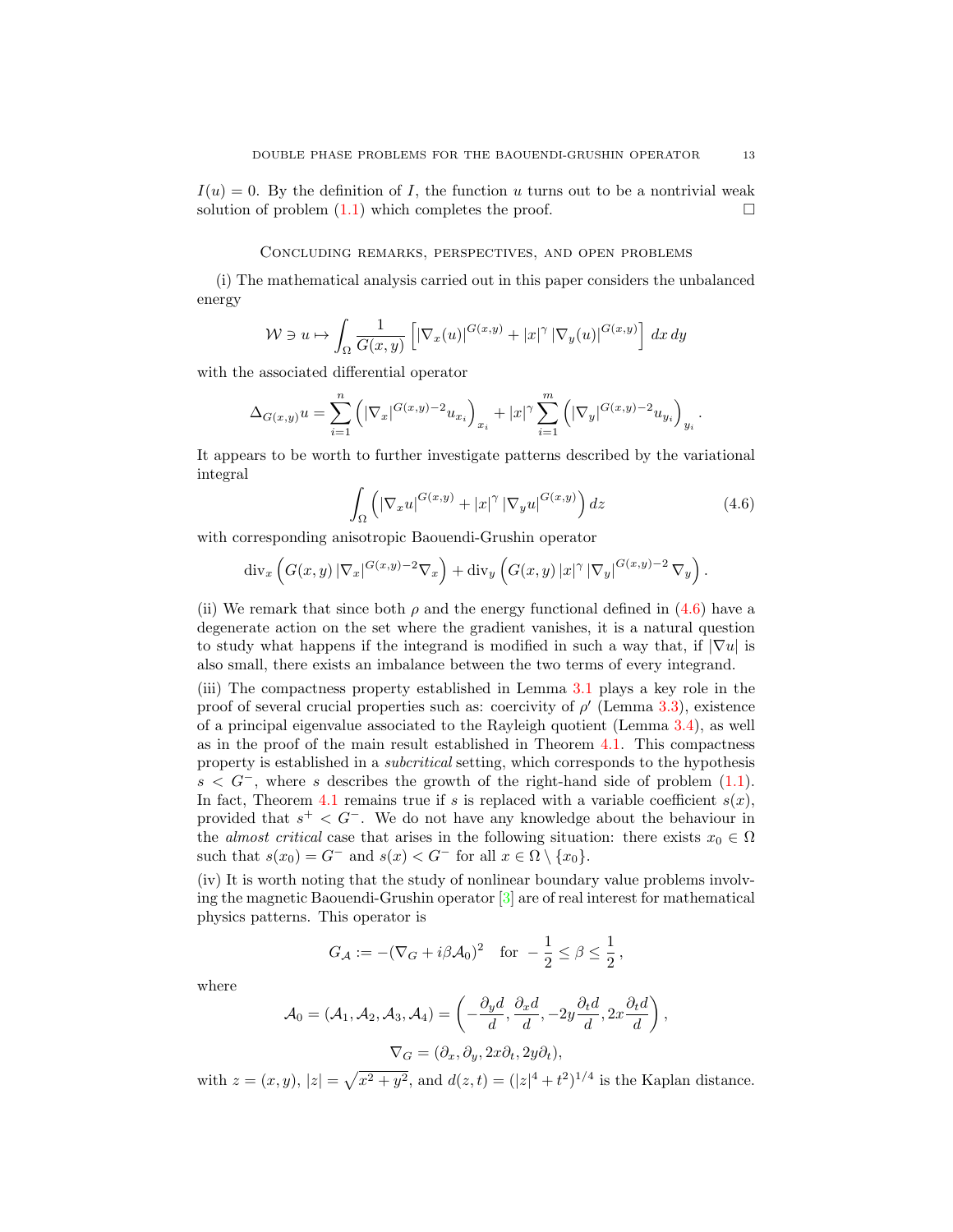#### **REFERENCES**

- <span id="page-13-15"></span>[1] B. Abdellaoui, I. Peral, On quasilinear elliptic equations related to some Caffarelli-Kohn-Nirenberg inequalities, Commun. Pure Appl. Anal. 2 (2003), no. 4, 539-566.
- <span id="page-13-7"></span>[2] Adimurthi, N. Chaudhuri, M. Ramaswamy, An improved Hardy-Sobolev inequality and its application, Proc. Amer. Math. Soc. 130 (2002), no. 2, 489-505.
- <span id="page-13-25"></span>[3] L. Aermark, A. Laptev, *Hardy's inequality for the Grushin operator with a magnetic field of* Aharanov-Bohm type. (Russian) Algebra i Analiz 23 (2011), no. 2, 1–8; St. Petersburg Math. J. 23 (2012), no. 2, 203–208 (English translation).
- <span id="page-13-18"></span>[4] A. Bahrouni, D.D. Repovš, *Existence and nonexistence of solutions for*  $p(x)$ *-curl systems* arising in electromagnetism, Complex Var. Elliptic Equ. 63 (2018), no. 2, 292–301.
- <span id="page-13-16"></span>[5] A. Bahrouni, V.D. Rădulescu, D.D. Repovš, A weighted anisotropic variant of the Caffarelli-Kohn-Nirenberg inequality and applications, Nonlinearity 31 (2018), no. 4, 1516–1534.
- <span id="page-13-0"></span>[6] A. Bahrouni, V.D. Rădulescu, D.D. Repovš, *Double phase transonic flow problems with* variable growth: nonlinear patterns and stationary waves, Nonlinearity  $32$  (2019), no. 7, 2481–2495.
- <span id="page-13-1"></span>[7] M.S. Baouendi, Sur une classe d'opérateurs elliptiques dégénérés, Bull. Soc. Math. France 95 (1967), 45–87.
- <span id="page-13-8"></span>[8] P. Baroni, M. Colombo, G. Mingione, Nonautonomous functionals, borderline cases and related function classes, Algebra i Analiz 27 (2015), no. 3, 6–50.
- <span id="page-13-11"></span>[9] L. Beck, G. Mingione, Lipschitz bounds and non-uniform ellipticity, Communications on Pure and Applied Mathematics, to appear.
- <span id="page-13-14"></span>[10] L. Caffarelli, R. Kohn, L. Nirenberg, First order interpolation inequalities with weights, Compositio Math. 53 (1984), no. 3, 259–275.
- <span id="page-13-17"></span>[11] F. Catrina, Z.-Q. Wang, On the Caffarelli-Kohn-Nirenberg inequalities: sharp constants, existence (and nonexistence), and symmetry of extremal functions, Comm. Pure Appl. Math. 54 (2001), no. 2, 229–258.
- <span id="page-13-9"></span>[12] F. Colasuonno, P. Pucci, *Multiplicity of solutions for*  $p(x)$ *-polyharmonic elliptic Kirchhoff* equations, Nonlinear Anal. 74 (2011), no. 17, 5962–5974.
- <span id="page-13-10"></span>[13] M. Colombo, G. Mingione, Bounded minimisers of double phase variational integrals, Arch. Ration. Mech. Anal. 218 (2015), no. 1, 219–273.
- <span id="page-13-23"></span>[14] R. Filippucci, P. Pucci, V.D. Rădulescu, Existence and non-existence results for quasilinear elliptic exterior problems with nonlinear boundary conditions, Communications in Partial Differential Equations  $33$  (2008), 706–717.
- <span id="page-13-3"></span>[15] B. Franchi, M.C. Tesi, A finite element approximation for a class of degenerate elliptic equations, Math. Comp. 69 (1999), 41-63.
- <span id="page-13-21"></span>[16] L. Gasiński, N. S. Papageorgiou, Nonlinear Analysis, Chapman & Hall/CRC, Boca Raton, 2006.
- <span id="page-13-2"></span>[17] V.V. Grushin, On a class of hypoelliptic operators, Math. USSR-Sb. 12 (1970), 458–476.
- <span id="page-13-19"></span>[18] P. Hájek, V. Montesinos Santalucía, J. Vanderwerff, V. Zizler, Biorthogonal Systems in Banach Spaces, Springer, New York, 2008.
- <span id="page-13-22"></span>[19] P. Lindqvist, Notes on the p-Laplace Equation, Report. University of Jyväskylä Department of Mathematics and Statistics, vol. 102, University of Jyväskylä, Jyväskylä, 2006.
- <span id="page-13-4"></span>[20] C. Morawetz, On the non-existence of continuous transonic flows past profiles. I, Comm. Pure Appl. Math. 9 (1956), 45–68.
- <span id="page-13-5"></span>[21] C. Morawetz, On the non-existence of continuous transonic flows past profiles. II, Comm. Pure Appl. Math. 10 (1957), 107–131.
- <span id="page-13-6"></span>[22] C. Morawetz, On the non-existence of continuous transonic flows past profiles. III, Comm. Pure Appl. Math. 11 (1958), 129–144.
- <span id="page-13-20"></span>[23] J. Musielak, Orlicz Spaces and Modular Spaces, Springer-Verlag, Berlin, 1983.
- <span id="page-13-12"></span>[24] N.S. Papageorgiou, V.D. Rădulescu, D.D. Repovš, *Double-phase problems with reaction of*  $arbitrary growth$ , Z. Angew. Math. Phys.  $69$  (2018), no. 4, Art. 108, 21 pp.
- <span id="page-13-13"></span>[25] N.S. Papageorgiou, V.D. Rădulescu, D.D. Repovš, Double-phase problems and a discontinuity property of the spectrum, Proceedings Amer. Math. Soc. 147 (2019), 2899-2910.
- <span id="page-13-24"></span>[26] P. Pucci, M. Xiang, B. Zhang, *Multiple solutions for nonhomogeneous Schrödinger-Kirchhoff* type equations involving the fractional p-Laplacian in  $\mathbb{R}^N$ , Calc. Var. Partial Differential Equations 54 (2015), no. 3, 2785–2806.